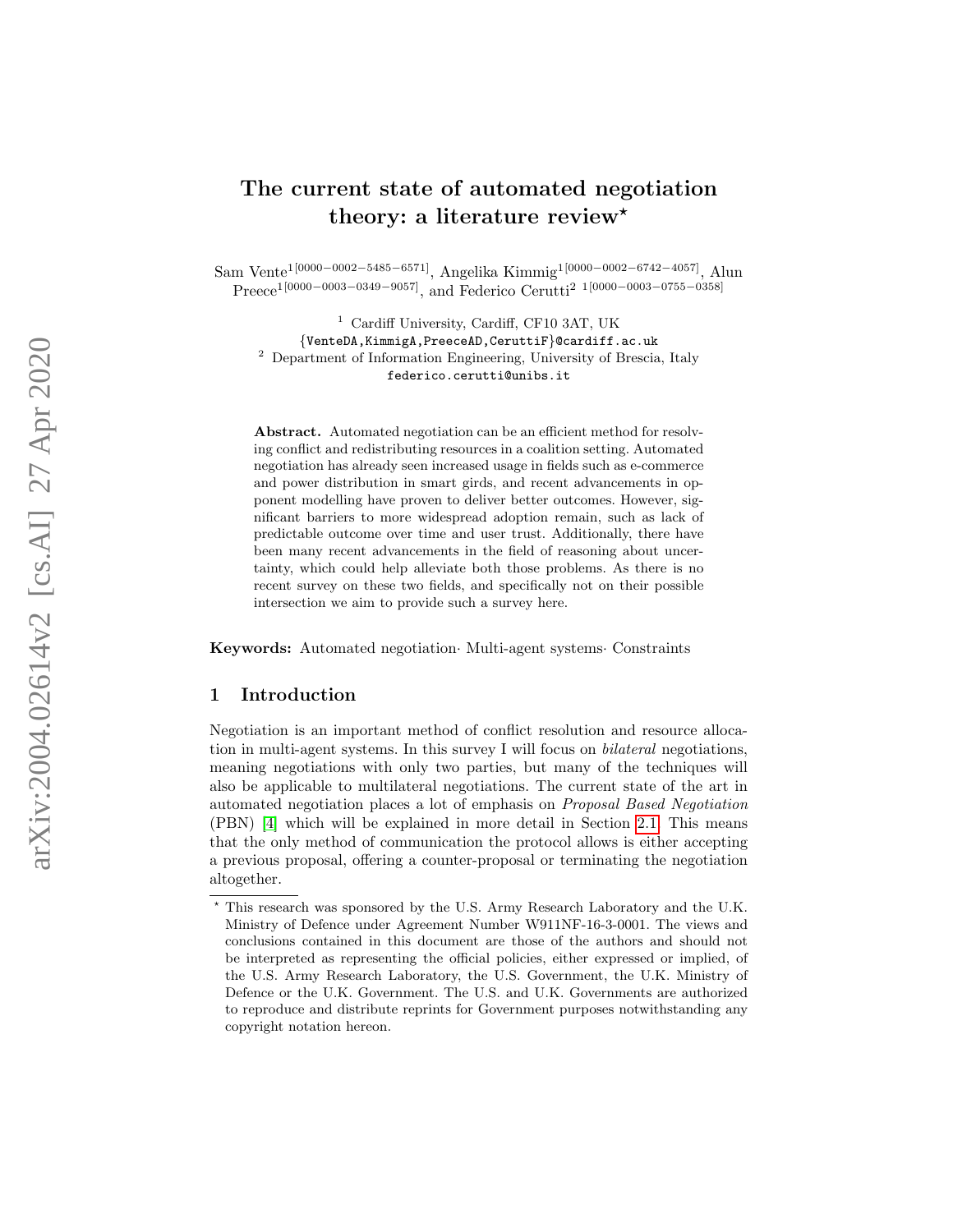Work has already been done to develop negotiation support systems (NSS) [\[20\]](#page-13-0) and verify that they do transfer benefits to the user when used [\[18,](#page-13-1)[24,](#page-14-0)[38\]](#page-15-0). Since emotion can have big impacts on how people act both inside and outside negotiations, affective computation, that is computation relating to human emotion, could potentially be worthwhile integrating into NSS. In fact, authors such as Broekens, Jonker and Meyer [\[7\]](#page-13-2) assert that integrating useful affective computation into NSS is possible in the short term (several years). Despite this work, however, as identified by Baarslag et. al. in [\[5\]](#page-12-1), and by Pommeranz et. al. in [\[29\]](#page-14-1) adoption of autonomous negotiation agents and NSS systems still faces significant challenges. Baarslag et. al. [\[5\]](#page-12-1) identify three main challenges to more widespread adoption:

- 1. Necessity for domain knowledge and difficulty of preference elicitation
- 2. Long-term perspective (having non-stationary preferences and performing well over multiple encounters)
- 3. User trust

They identify that the absence of predictable outcome and transparent preference elicitation form a major barrier to overcome, especially to non specialist users. They also mention that there exists a tension between predictability and performance, since if an agent is predictable to its adversary, it becomes exploitable, meaning that an agent should be predictable but only to the user. They mention that this can be alleviated by, amongst others, quantifying uncertainty. Therefore, it is my hypothesis that it is beneficial to focus on incorporating models of computation that can inspire more user trust by providing the following:

- 1. Explanations for the agent's beliefs and actions
- 2. Certain guarantees or quantifying the risk of certain outcomes occurring
- 3. Assessments of how likely an opponent is to honour the outcome of a negotiation by measuring credible commitment

I argue that one way to achieve better transparent consequences is through integrating a Reasoning About Uncertainty (RAU) approach into negotiations. RAU is a well known and well-studied problem with a mature body of research written about it [\[31](#page-14-2)[,35,](#page-15-1)[23,](#page-14-3)[10,](#page-13-3)[17\]](#page-13-4). RAU also often offers models that are in some way more explainable than many other systems. User trust often not only has to do with the outcome of a certain task but also the wider implications of that outcome. Using methods such as probabilistic reasoning will allow an agent to consider the wider implications and present these to the user. It is, therefore, my belief that integrating an RAU approach into automated negotiation is a good way to achieve the goals outlined above.

# 2 Basic Negotiation theory

In this section I will discuss relevant theory of automated negotiation, summarising work from [\[4,](#page-12-0)[3,](#page-12-2)[8,](#page-13-5)[19](#page-13-6)[,21,](#page-14-4)[30,](#page-14-5)[33\]](#page-14-6)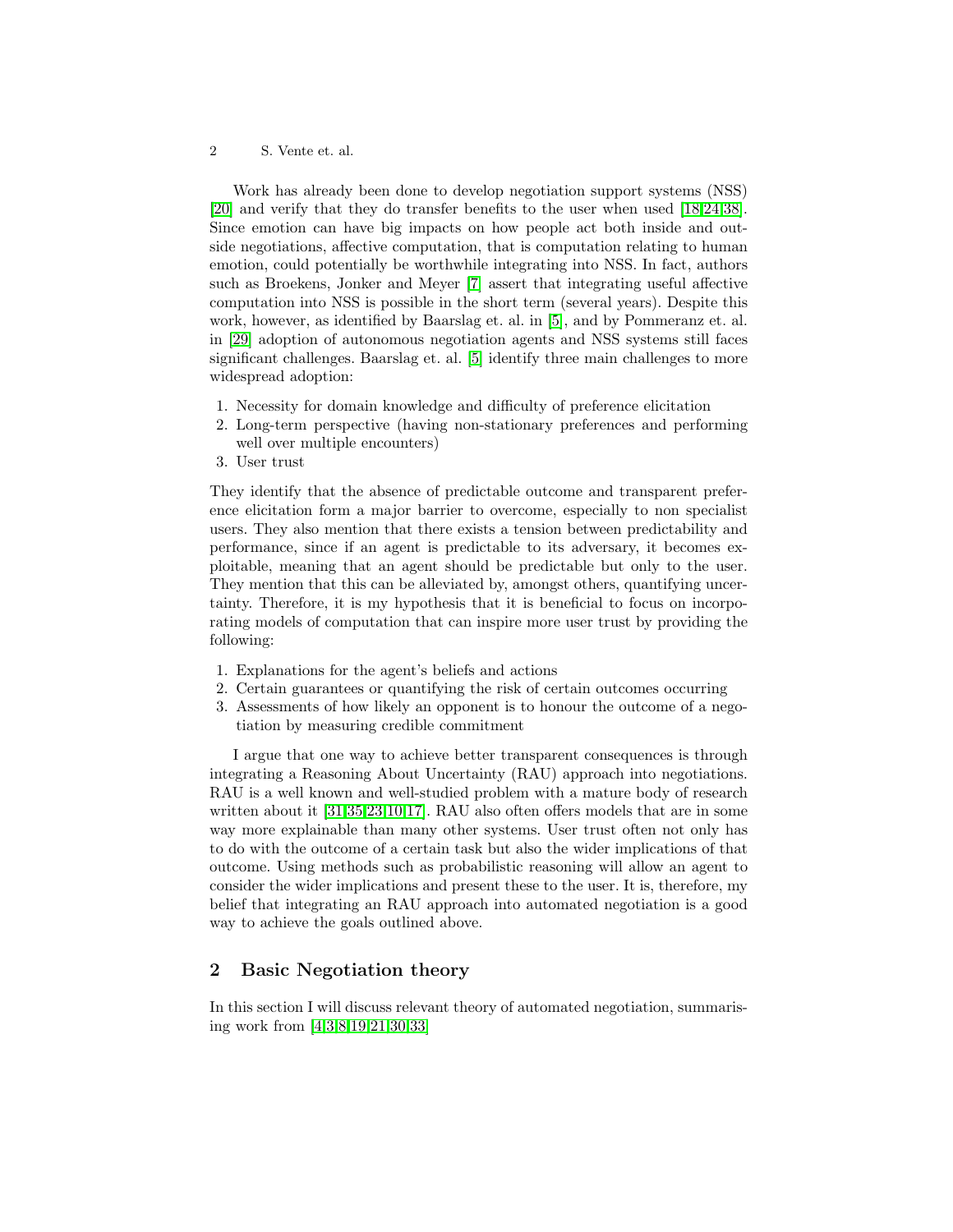#### <span id="page-2-0"></span>2.1 Negotiations

A high-concept illustration of the components of an automated negotiation is depicted in Figure [1.](#page-2-1) The negotiation setting describes the entire negotiation. Its main components are the agents, the negotiation protocol and the negotiation scenario. We will discuss these elements in more detail below.



<span id="page-2-1"></span>Fig. 1. An illustration of the elements defining an automated bilateral negotiation. Reproduced from [\[4\]](#page-12-0)

PBN Protocols The negotiation protocol details the methods of communication. In this work, it is assumed that both agents adhere to the same protocol. One of the more well-known protocols is the Alternating-Offers Protocol (AOP). In this protocol, the two agents take turns making offers, or bids to each other until one of the agents accepts [\[4\]](#page-12-0). When we refer to Proposal Based Negotiation (PBN) we refer to negotiations that utilise AOP. While the AOP is specifically focused on bilateral negotiations, there are also versions for multilateral negotiations. Such an example is the Stacked Alternating Offers Protocol (SAOP) [\[2\]](#page-12-3) where every agent can make a new proposal or choose to accept the most recent proposal. In general, PBN can also refer to negotiations using a multilateral version AOP (such as SAOP, but more exist), but those are not discussed here.

Of course, different protocols provide different benefits and disadvantages. Therefore it is important and also non-trivial to choose the correct protocol for framing a given problem. In [\[26\]](#page-14-7) Marsa-Maestre et. al. provide rules-of-thumb and strategies for matching a beneficial method of modelling the negotiation based on the problem details, including which protocol to use.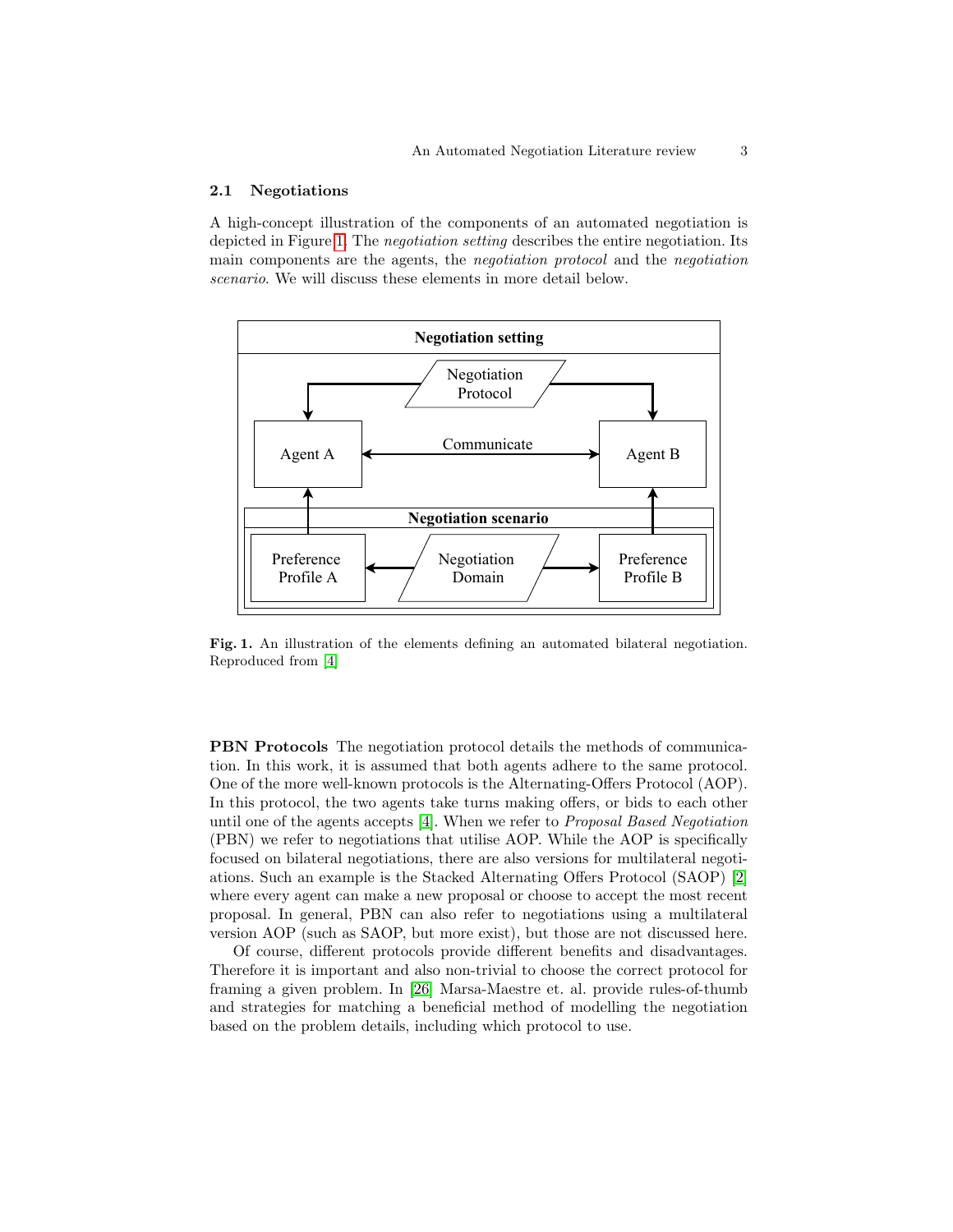<span id="page-3-0"></span>Negotiation scenarios The negotiation domain consists of the matters being discussed in the negotiation, meaning that the domain comprises the semantic part of the interaction. Formally we say that the negotiation domain, negotiation space or *outcome space*, which is usually denoted as  $\Omega$ , is the product of at least one issue. An issue, denoted Λ, is a countable set whose elements are called values. Each issue represents one matter that needs to be agreed upon, and the values represent possible assignments. A *proposal* is a vector  $\omega \in \Omega$ , representing a possible assignment to the issues being proposed.

The negotiation domain informs the preference profiles of the agents. An ordinal preference profile is a linear preorder  $\succeq$ , meaning a linear ordering that is not necessarily anti-symmetric, on the outcome space. We say that an agent weakly prefers  $\omega$  to  $\zeta$  if  $\omega \succ \zeta$ . If in addition  $\zeta \succ \omega$  holds, we say that the agent is *indifferent* towards the offers, which is written as  $\zeta \sim \omega$ . If  $\omega \succeq \zeta$  holds but  $\zeta \succeq \omega$  does not, then we say that  $\omega$  is *strictly* or *strongly preferred* to  $\zeta$ , and write  $\omega \succ \zeta$  [\[30\]](#page-14-5). Finally, a proposal  $\rho$  is called *Pareto optimal* if it cannot be improved upon for one agent without making it worse for another. More formally this means that a proposal  $\rho$  is Pareto optimal if, whenever an agent prefers  $\zeta$ to  $\rho$  then the other agent prefers  $\rho$  to  $\zeta$ . This is a measure of the efficiency of an agreed proposal, because if a proposal is not Pareto optimal, there exists an offer that all parties prefer or are indifferent to. The piece-wise linear curve connecting all Pareto optimal solutions is called the Pareto frontier. An agent may also specify a reservation value, which is the least favourable proposal that is still preferable to ending the negotiation without an agreement [\[4\]](#page-12-0).

Although an ordinal preference profile can be formulated by listing all of the ordinal relationships, for large negotiation spaces this quickly becomes unwieldy. A more common way of formulating a preference profile is by use of a utility function. This is a function  $u : \Omega \to \mathbb{R}$ , which assigns a numeric value to each outcome which represents how much the agent appreciates that outcome. Every utility function  $u$  induces a preference profile via the following relationship

$$
\omega \succeq \zeta \iff u(\omega) \ge u(\zeta). \tag{1}
$$

Such preference profiles are called cardinal preference profiles. Sometimes additional assumptions are made about utility functions to help alleviate computational complexity but this almost always comes at the cost of expressiveness. One common way of doing this is by using linear additive functions for which it holds that for any  $\omega \in \Omega$  where  $\Omega$  consists of n issues, the following equation holds

$$
u(\omega) = \sum_{i=1}^{n} w_i e_i(\omega_i)
$$
 (2)

[\[4\]](#page-12-0). Here  $w_i$  are normalised weights representing the relative importance of each issue.

Time In the real world, negotiation is often very costly both because the issues debated might be time sensitive (resources decaying for example) and because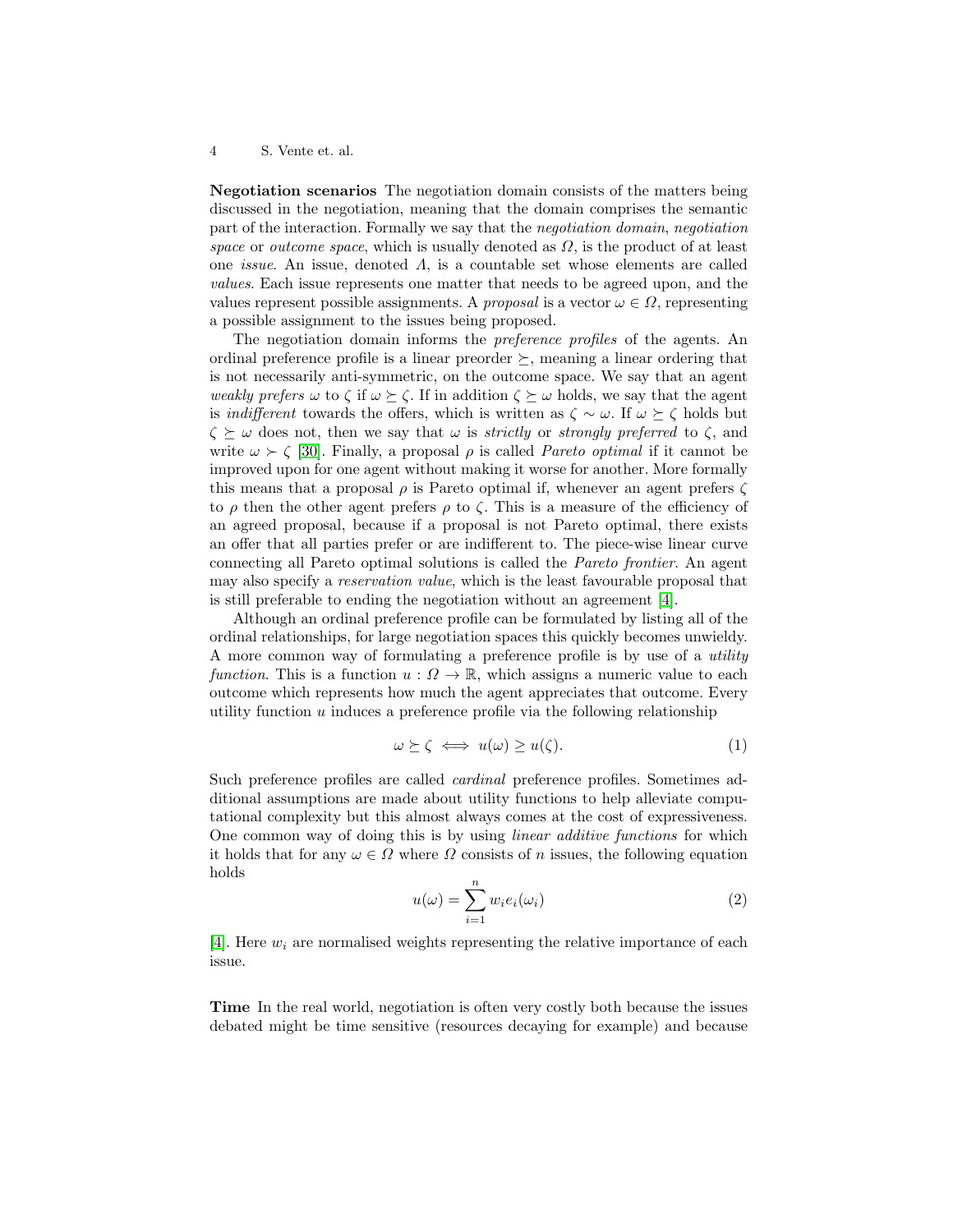the act of negotiating itself requires resources. Therefore it is often desirable to take into consideration the time needed to negotiate [\[8\]](#page-13-5). One common way to model this is by using a *time discounted* utility. For a certain discount factor  $\delta \in (0,1]$  and  $t \in [0,1]$  the normalised time this is defined as

$$
u^{\delta}(\omega) = u(\omega) \cdot \delta^{t}.
$$
\n(3)

Here a small  $\delta$  represents high time pressure and  $\delta = 1$  represents no timepressure. [\[4\]](#page-12-0)

#### <span id="page-4-0"></span>2.2 Success metrics

Measuring negotiation outcomes There are a variety of metrics commonly used to assess the outcome of a negotiation:

- Average utility This is by far the most common metric used to assess the efficiency of a negotiation agent. The average utility an agent can achieve is indicative of its performance. This metric does have its limitations however, since it can provide only a metric relative to a certain utility function, and cannot provide a more general notion of performance. For example, if one agent uses a utility function  $u$  and another uses the same strategy but uses the utility function  $w(\omega) = 10 \cdot u(\omega)$  they will make the same decisions but the agent using w will in general appear to perform much better.
- Fairness of outcome In some negotiation settings, such as cooperation settings, or setting where repeated interactions are likely, the fairness of an outcome can be an important factor. Often this is characterised as the average distance to solutions that satisfy fairness characteristics such as the Nash solution, or the Kalai-Smorodinsky solution. Here the Nash solution is defined as the bid which maximises the product of the utilities [\[4\]](#page-12-0):

$$
\omega_{Nash} = \max_{\omega \in \Omega} u_a(\omega) \cdot u_b(\omega) \tag{4}
$$

and the Kalai-Smorodinsky solution is defined as the Pareto optimal bid  $\omega$ for which the following equation holds:

$$
\frac{u_{max_a}}{u_{max_b}} = \frac{u_a(\omega)}{u_b(\omega)}\tag{5}
$$

meaning that each agent gets a utility proportional to their maximal possible utility. The main difference between these measures is that Nash equilibria are stable under removing irrelevant options from the domain, while the Kalai-Smorodinsky solution guarantees that if there are more resources to divide, then agents won't have their utility decreased by claiming them [\[22\]](#page-14-8).

– Distance to Pareto frontier As I mentioned in Section [2.1,](#page-3-0) a Pareto bid is in some ways maximally efficient because if a bid is not Pareto optimal, by definition there exists a bid that is better for at least one agent and nobody will have to concede. Therefore the average distance to the nearest Pareto bid is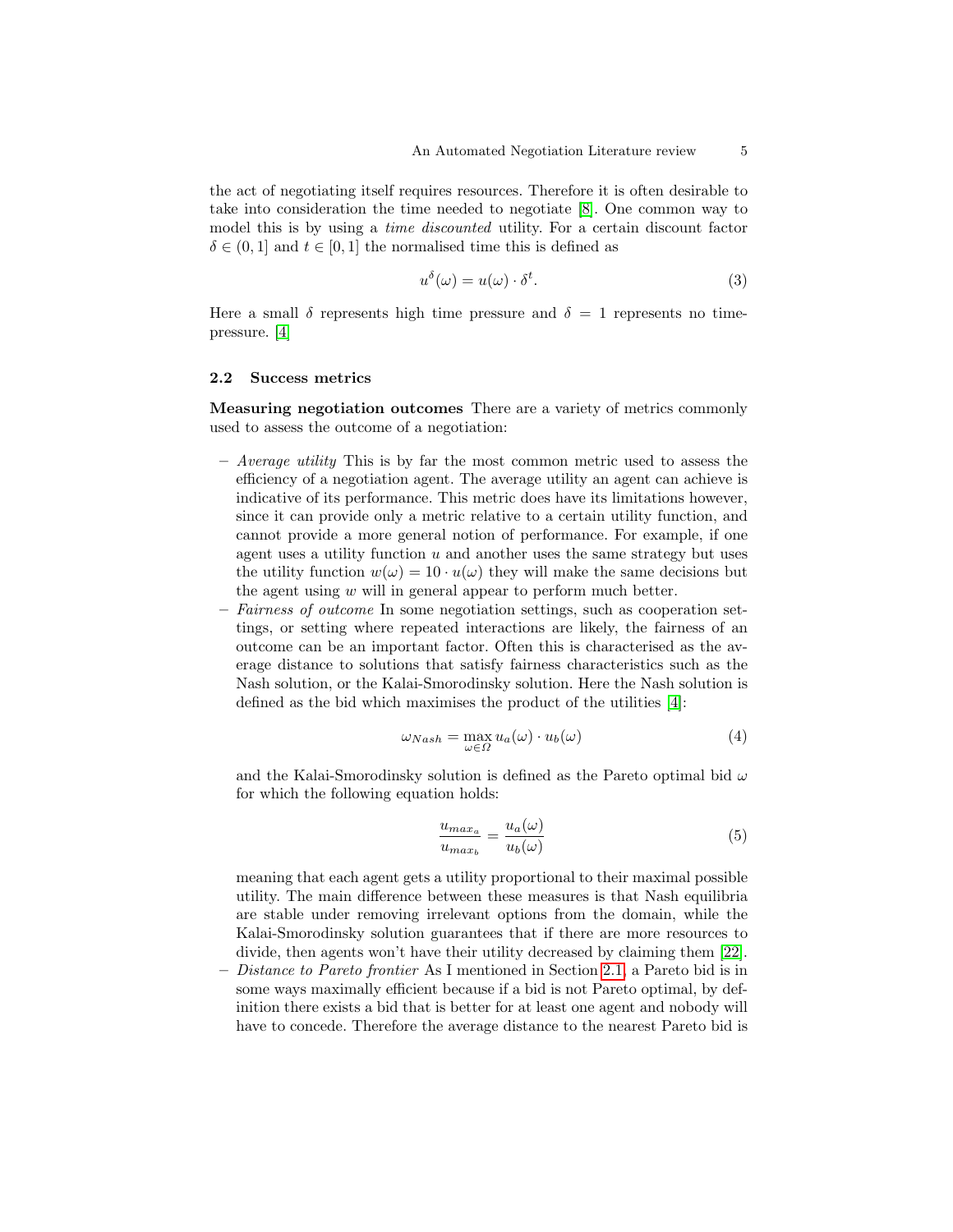often used as a measure of the efficiency of an outcome. One problem with analysing Pareto optimally is that it requires perfect information. However, preference strategies and thus Pareto optimal bids can be estimated using machine learning, which will be explored in more detail in section [2.4.](#page-7-0) Calculating the Pareto frontier can be costly, especially since it suffers from the curse of dimensionality. Genetic algorithms are often used to approximate it such as in [\[21\]](#page-14-4) but exact algorithms have also been proposed [\[19\]](#page-13-6).

Joint utility Another measure of fairness that is sometimes used is the joint utility since this in some ways can compensate for exploitation. Many authors simply use the sum of the utilities. However, this can have sensitivity issues since it has trouble detecting unfair outcomes if the scale of the utilities greatly differs. Another possibility is to take the geometric mean of the utilities, as shown in equation [6,](#page-5-0) which suffers less from the sensitivity problem.

<span id="page-5-0"></span>
$$
u_{joint}(\omega) = \sqrt{u_a(\omega) \cdot u_b(\omega)}\tag{6}
$$

- Robustness Especially when assessing the possible autonomy of an agent and its long term viability, it is often important to consider its robustness. Robustness is a measure of how easily the agent can be exploited by an adversary switching tactics. Highly specialised agents can produce very good outcomes but if they have no means of adapting, they can easily become exploitable by agents who have knowledge of the strategy [\[3\]](#page-12-2). Often robustness is measured using some form of Empirical Game-Theoretic analysis (EGT), sometimes also called Evolutionary Game Theoretic analysis. Examples of works using this kind of analysis include [\[3\]](#page-12-2) and [\[11\]](#page-13-7). EGT attempts to provide insight into the robustness of agents by simulating many negotiations among different agents while letting agents change strategies based on the outcomes of the previous round of simulations. Robustness can then be measured by observing the evolution of the distributions of the strategies over time. Work has also been done recently by Tuyls et. al. [\[36\]](#page-15-2) to prove theoretical guarantees on an EGT analysis technique called meta-game analysis. This technique models higher level strategies using EGT instead of the atomic actions.
- $-$  Time until agreement As stated earlier, many negotiations have some kind of time pressure. In those scenarios it can be useful to measure the time until an agreement is reached, if at all. Depending on the scenario, this time can be measured in real time, or in the number of messages exchanged, which might be more important in certain low bandwidth scenarios. One disadvantage of this method is that it does not take the quality of the outcome of the negotiation into account.

#### 2.3 Argumentation based negotiation

In [\[33\]](#page-14-6) Rahwan et. al. mention that models of PBNs tend to have several disadvantages. For example, usually it is assumed that the preference profile is static and completely known prior to the interaction. This presents problems when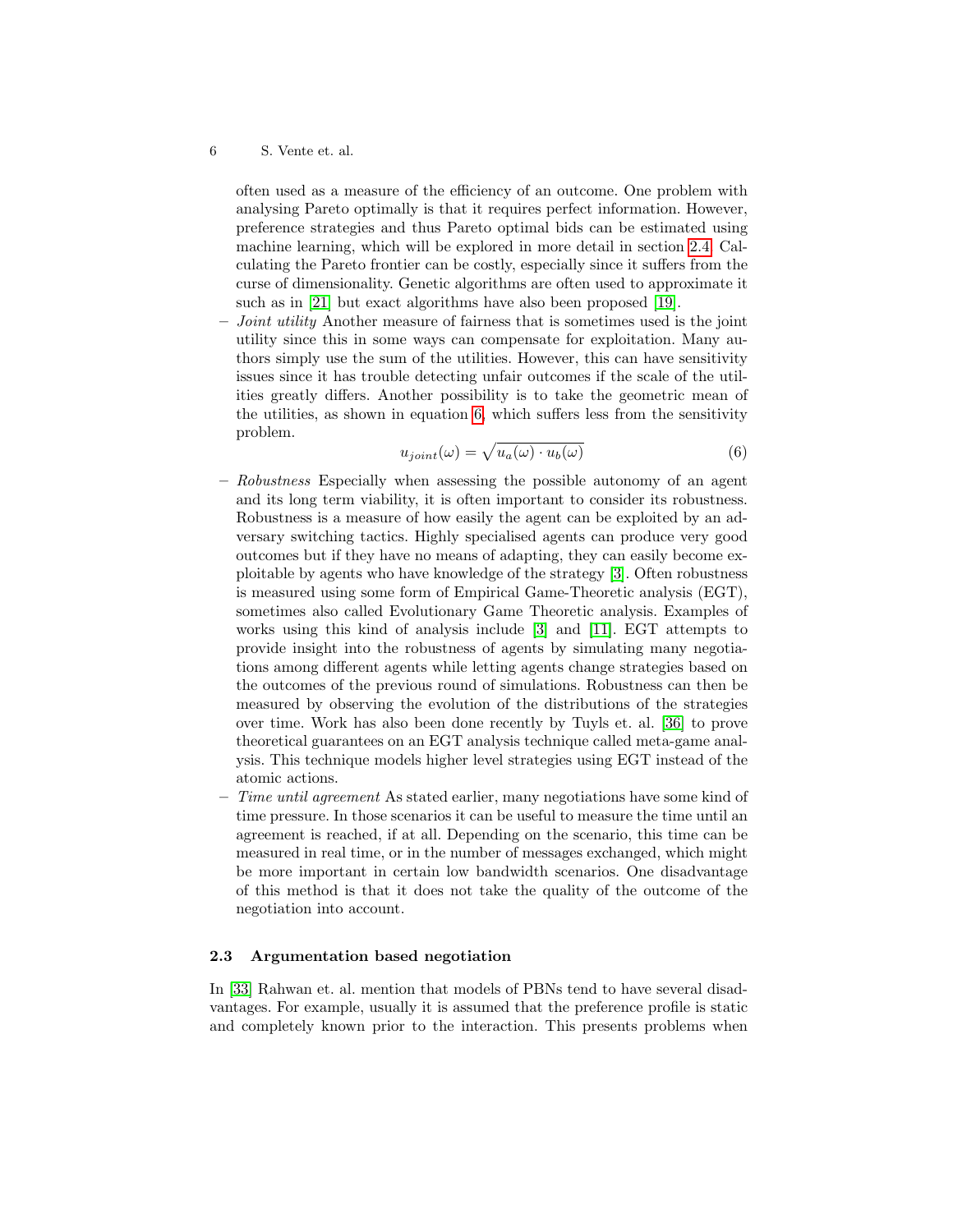agents have to negotiate more complex situations such as trade union negotiations where the value of an outcome is not only unclear, but debatable. Another example is that sometimes agents can fail to reach an agreement because of incorrect assumptions, or the fact that some of the assumptions of perfect rationality cannot always be guaranteed for agents due to matters such as computational resource constraints. In an attempt to address these problems work has been done to create protocols for negotiation that allow more than just proposals to be exchanged. This type of negotiation are referred to as Argumentation Based Negotiations (ABN). This does, however, bring with it some unique challenges. In addition to the challenges any agent should overcome, such as when to agree, when to walk away, and generate bids. Rahwan et. al. [\[33\]](#page-14-6) identify several other challenges which argumentation based agents must also address:

- Message interpretation: In contrast to PBN a message in an ABN may or may not contain, amongst others, a proposal, a rejection, an acceptation, an argumentation for or against a fact, an assertion or anything else that is allowed by the protocol specification used. All these possibilities need to be parsed and differentiated so that they can be dealt with appropriately. When I say message interpretation, that usually refers to the parsing of the low-level symbols into a more semantic representation of the message. For example, imagine that agents A and B are in an ABN. When A receives a message containing the literal string "assert(isAlly,A,B)", then message interpretation refers to the process of converting this string into an internal representation of the fact that B is asserting that A and B are allies (whatever that may mean in context). This is more challenging than in the PBN case since all of the possibilities mentioned above might have their own associated symbols and/or grammar. For example, consider the difference between how the (arbitrary) messages "assert(isAlly,A,B)", and "propose(yes,yes,no,4,3,no)" should be parsed. The first is an assertion that can be accepted or rejected and the second is a proposal that has to be considered in a very different way based on its utility. Several options for communication standards are explored in [\[9\]](#page-13-8).
- Message evaluation: In ABNs evaluating messages is no longer only limited to calculating the utility of an offer, but must involve some form of reasoning. For example take the example of "assert(isAlly, $A, B$ )". First of all the agent must decide whether to accept or reject this assertion and then the agent must consider the implications and how it values those.
- $-$  *Message generation:* In addition to generating new proposals, an agent must now also be able to generate new arguments and decide when it is appropriate to do so.
- Belief revision: Although not technically necessary, a belief state is integral to many forms of argumentation[\[1,](#page-12-4)[33\]](#page-14-6). In addition to that, several authors also note that incorporating belief revision into an agent has benefits, such as being able to avoid non-agreement due to incorrect assumptions [\[9,](#page-13-8)[28\]](#page-14-9). This opens up a potential way of modelling credible commitment or assessing how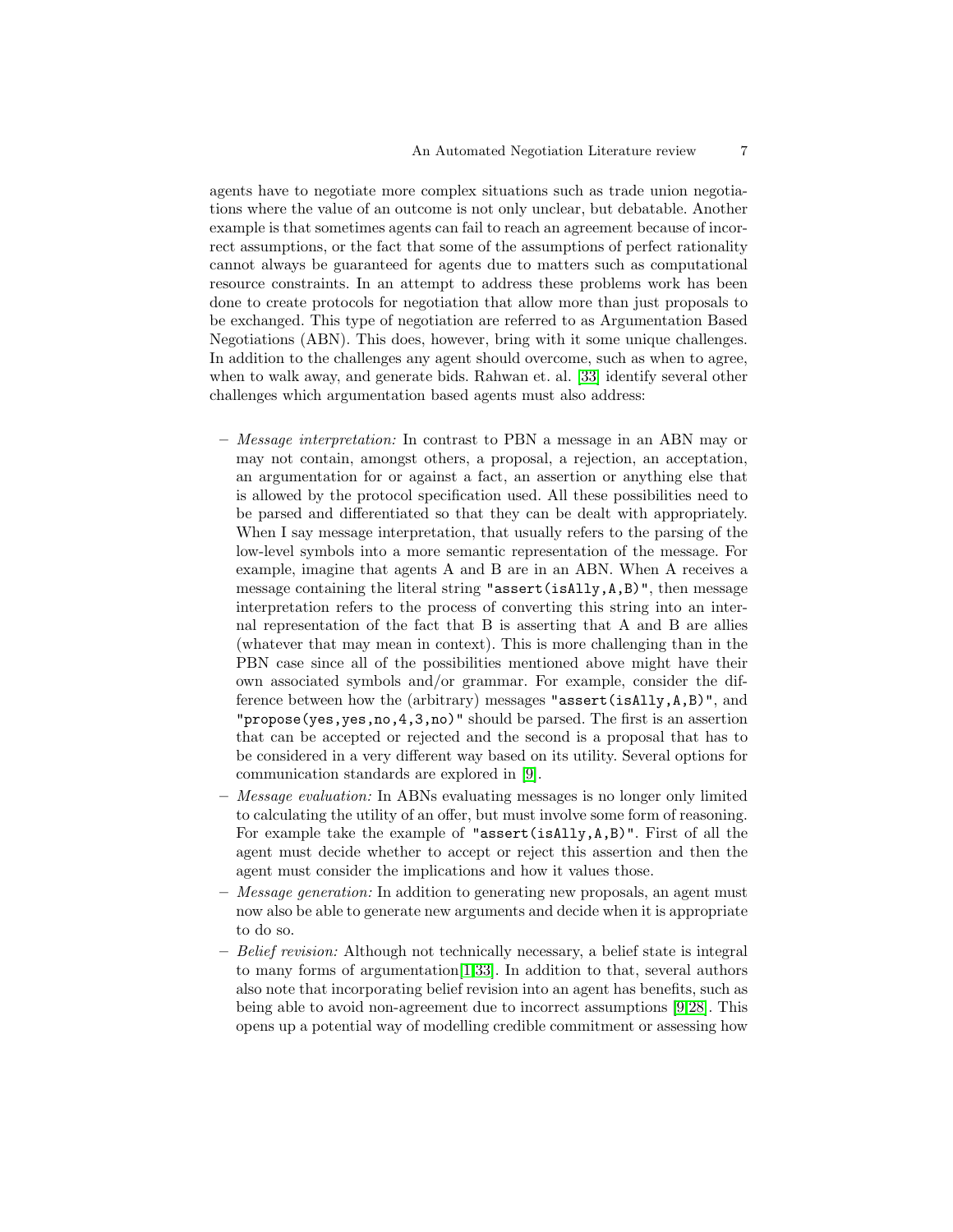likely it is an agent can and will make good on its agreements. This is an avenue which is not explicitly addressed in the current literature.

ABN Protocols A defining trait of an ABN is that the protocol in some way allows agents to express the reasoning behind a bid or rejection. In [\[33\]](#page-14-6), Rahwan et. al. mentions that in addition to the language ABN agents use to communicate, they also often need a domain language to refer to concepts of the environment which are relevant to the negotiation. One common standard protocol is the FIPA ACL protocol [\[12,](#page-13-9)[13,](#page-13-10)[14\]](#page-13-11), which is an architecture specification and an associated protocol specification that attempts to promote inter-operability between negotiation agents. FIPA ACL does not specify any domain language, leaving the interpretation of the messages to the agent.

Some work has also been done by Luo et. al. in [\[25\]](#page-14-10). They propose a method of negotiation based on the AOP protocol, but also develop mechanics to allow agents to express fuzzy constraints to each other, which they can use to find Pareto optimal solutions.

#### <span id="page-7-0"></span>2.4 Negotiation and machine learning

Forms of opponent modelling Opponent modelling can aid an agent to achieve better outcomes in a number of ways, but the most common ones are being able to avoid exploitation by adapting to the opponent, minimising the cost of negotiations and being able to reach win-win arguments. While the modelling techniques mentioned below can be applied to any negotiation, their viability depends more on details of the encounter such as the availability of relevant data, or the representation of the preference profiles that agents use.

- Learning the acceptance strategy Having information about the acceptance strategy of the opponent has a huge strategical advantage since it allows an agent to look for the bid that the agent itself prefers the most which is still acceptable to the opponent. However, this is often kept secret to avoid exploitation. A popular way of learning the acceptation strategy is estimating the acceptance probability, which is the probability that the agent will accept any given proposal. Sometimes it can also be beneficial to model the opponent's deadline since that can reveal whether stall-tactics can be effective or not [\[4\]](#page-12-0).
- Learning the bidding strategy Having information about an opponent's bidding strategy and adjusting one's own preference information accordingly can be beneficial. For example, demanding higher concessions from agents that are known to concede easily can lead to better outcomes. However, this is a challenging task, especially since an agent's strategy may not be static over time. Time series forecasting is sometimes used to predict the future behaviour of opponents [\[4\]](#page-12-0).

Conversely, the aim of using an opponent model is usually to increase performance, therefore it is also very popular to measure the difference in performance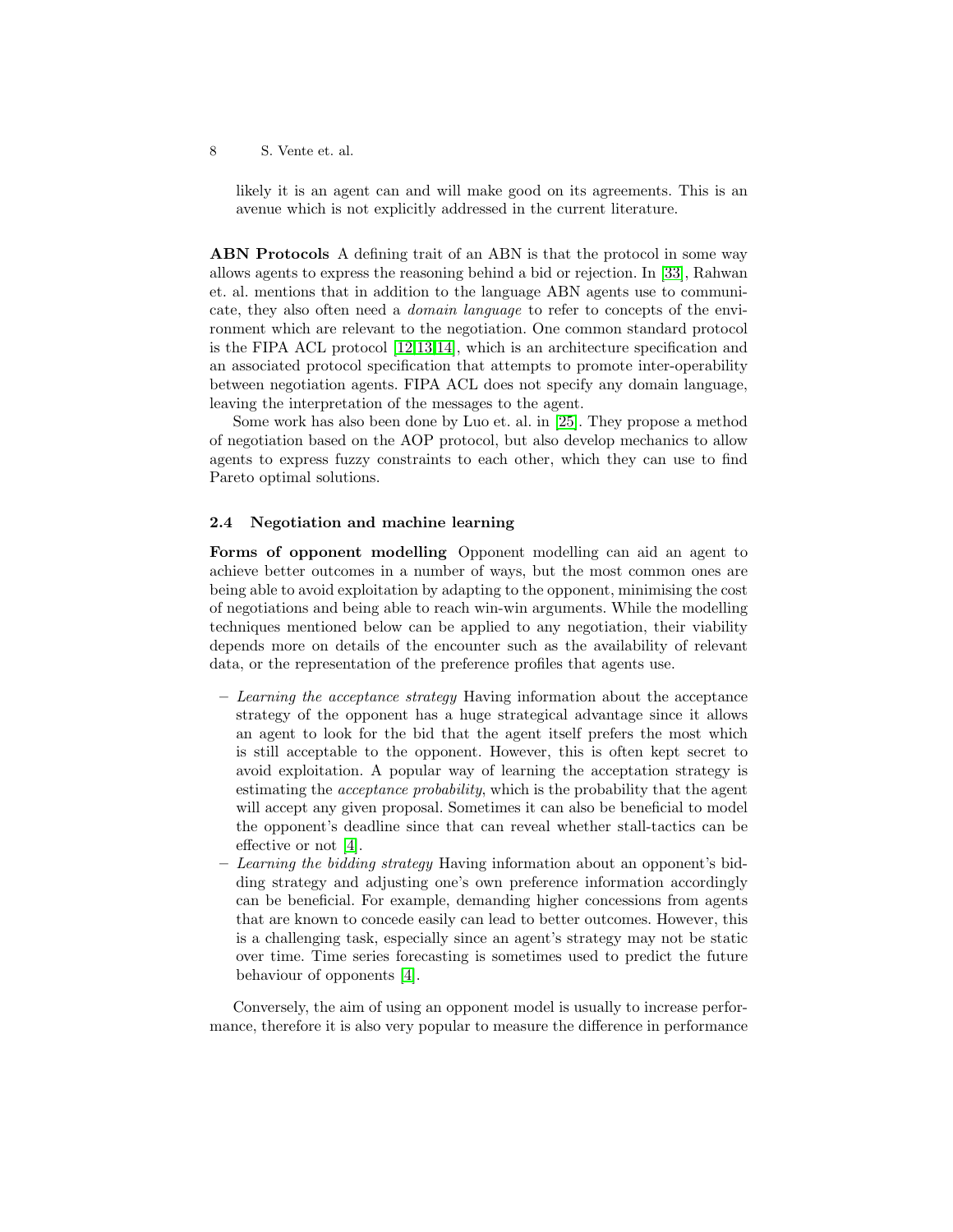when using the model. For this any of the metrics outlined in Section [2.2](#page-4-0) can be used.

# 3 Reasoning about uncertainty

It is my belief that RAU provides methods of computation that can satisfy the goals I have set out in the introduction of this piece. Therefore I will first give a brief overview of the theory of probabilistic reasoning I intend to employ to achieve those goals.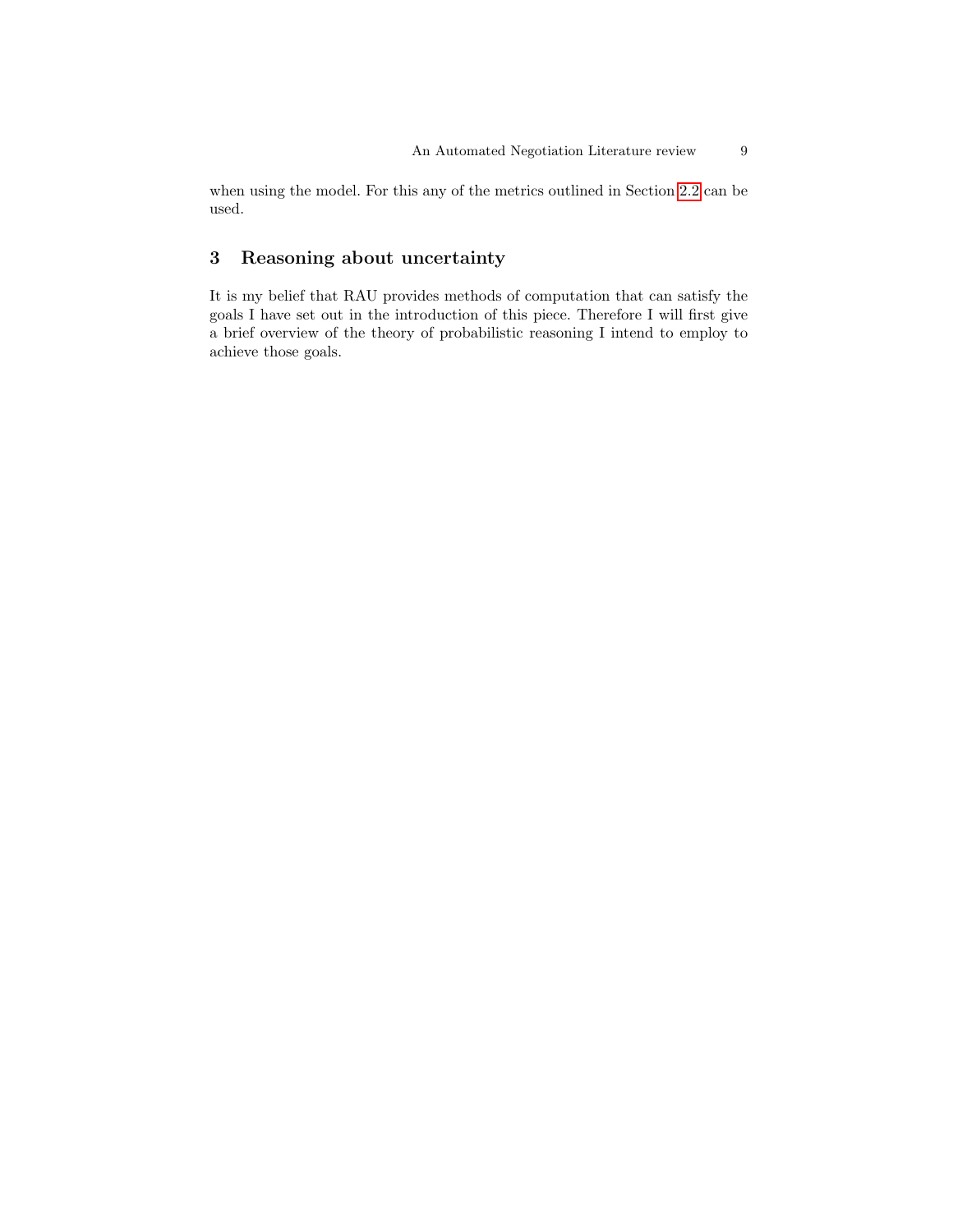#### 3.1 DTProbLog

First order logic While a basic understanding of first order logic is assumed, I will give a very brief overview of the used terminology.

- A constant is a symbol referring to a specific object such as 2 or bart
- $A$  variable is a symbol referring to a wider variety of objects such as X or Person Here I use the convention that logical constants start with a lower case letter and logical variables start with an upper case letter.
- $A$  functional expression is a functional constant, together with n terms called its *arguments* enclosed in parenthesis and separated by commas. Here  $n$  is called the *arity* of the function. For example if  $f$  is a functional constant of arity 2 and a and Y are terms (to be defined below), then  $f(a, Y)$  is a functional expression.
- A term is a variable, a constant or a functional expression.
- A *literal* is an atomic logical sentence, or its negation, such as  $p$  or  $\neg q$ .
- A *clause* is a disjunction of literals, such as  $p \land \neg q$ .
- $-$  A predicate is an assertion such as is FatherOf (homer, bart).
- An atom is a sentence consisting of a single predicate.

A logical expression is called ground if it contains no variables, i.e. isFatherOf(X,bart) is not ground while isFatherOf(homer,bart) is.

A set of clauses is often referred to as either a program or a knowledge base  $(KB)$ . The set of all ground atoms occurring in a knowledge base  $KB$  is its Herbrand base. A Herbrand interpretation is a mapping from a Herbrand base onto the set of truth values  $\{true, false\}$ . Whenever a Herbrand interpretation maps an atom or clause to true this interpretation is called a model for that atom or clause. An interpretation is a model for a knowledge base if it is also a model for every clause in that knowledge base  $[15]$ . For a knowledge base  $KB$ and clause  $\varphi$  we say that KB logically entails or models  $\varphi$  if every model for KB is also a model for  $\varphi$ , which is written as  $KB \models \varphi$ . Furthermore, if R is a set of inference rules, and  $\varphi$  can be deduced using the rules in R from a set of clauses called  $\Delta$ , then we say that  $\varphi$  is *provable* in  $\Delta$ , and we write  $\Delta \vdash_R \varphi$  or often  $\Delta \vdash \varphi$  if R is understood. If  $\Delta \models \varphi$  holds whenever  $\Delta \vdash_R \varphi$  holds R is called sound, which is to say that everything that is provable from a set is also logically entailed by it. If the reverse always holds, R is called complete.

A substitution  $\theta$  is a mapping from variables to terms. For example, let  $\theta =$  $\{X \rightarrow \text{homer}, Y \rightarrow \text{bart}\}\$ and  $\varphi = \text{isFatherOf}(X, Y)$  then we can apply  $\theta$  to  $\varphi$ which is denoted as  $\varphi\theta$  which results in isFatherOf(homer,bart). Note that in this example  $\varphi\theta$  is ground. When this is the case, we call  $\theta$  a grounding of  $\varphi$ [\[16\]](#page-13-13).

Prolog As mentioned in [\[34\]](#page-14-11) Prolog is one of the most widely used logic programming languages. A Prolog program is a set of definite or Horn clauses, meaning sentences or clauses in first-order logic containing at most one positive literal, such as  $u \vee \neg p \vee \neg q$ , which can be rewritten as  $(p \wedge q) \rightarrow u$ . Here u is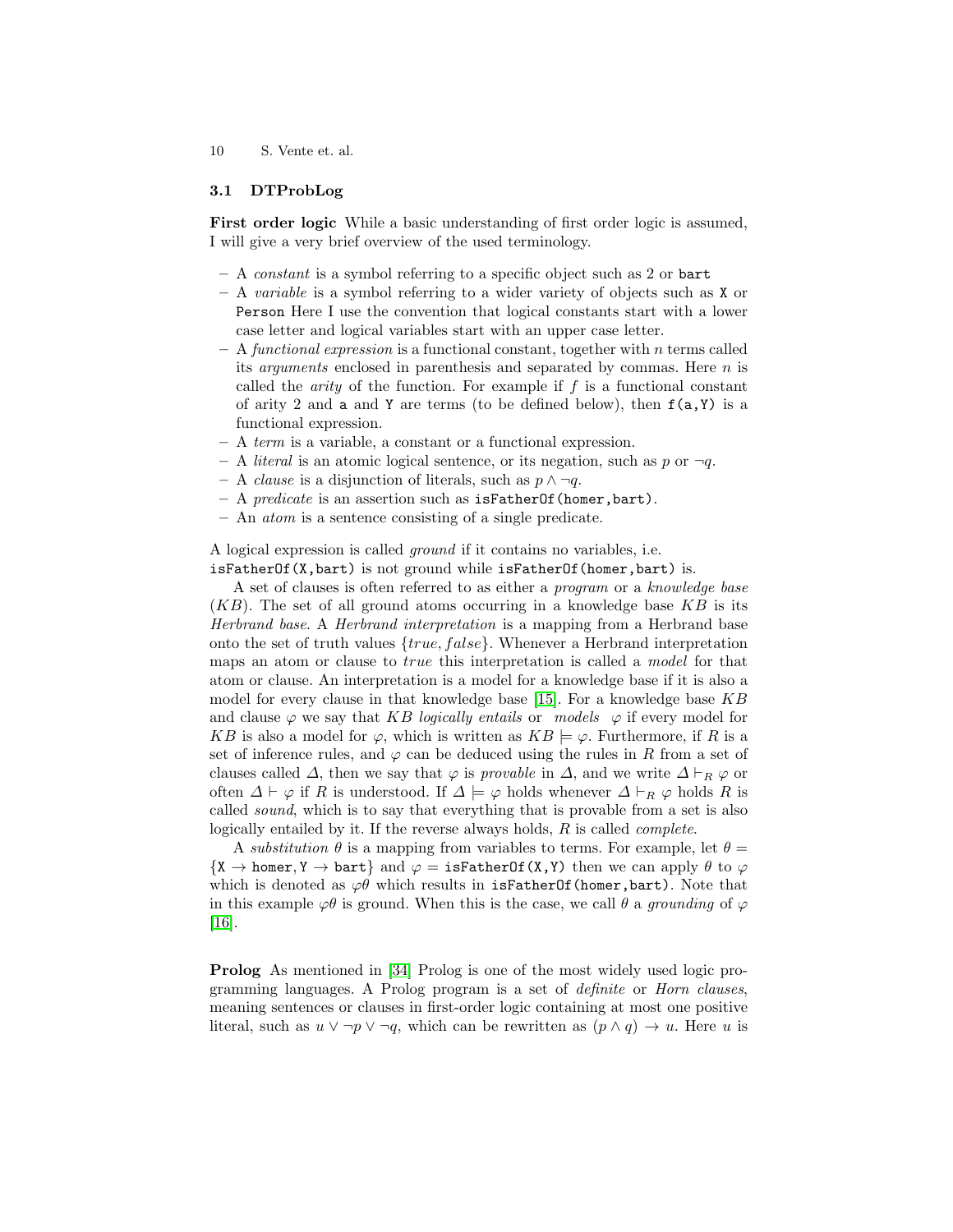called the head of the clause and  $p \wedge q$  is called the body. In Prolog this is written as

$$
u:-p,q.
$$

This can be read as "u if p and  $q$ ". As mentioned in [\[15\]](#page-13-12) Prolog uses what is called Selective Linear Definite clause resolution or SLD resolution, which is both sound and complete for Horn clauses. However, it should be noted that Prolog uses a depth-first search manner to search for proofs, and may therefore not terminate for certain programs.

In the context of Prolog, a *fact* is a clause with an empty body. A *rule* is a clause with a non-empty body.

ProbLog ProbLog [\[32\]](#page-14-12) is a probabilistic extension of Prolog. We will assume basic knowledge of Prolog in this work. For a more detailed instruction see for example [\[15\]](#page-13-12). Where in pure Prolog one is commonly interested in whether a given query fails or succeeds, in ProbLog one is focused on computing the probability that a query succeeds in a given ProbLog program. A ProbLog program  $\mathcal{T} = \mathcal{F} \cup \mathcal{B} \mathcal{K}$  consists of a set of labelled probabilistic facts  $\mathcal{F}$ , and a set of definite clauses  $\beta K$  called the background knowledge. Here,  $\mathcal F$  is of the form  $\mathcal{F} = \{p_1 :: f_1, \ldots, p_n :: f_n\}$  where  $f_i \theta$  is true with probability  $p_i$  for all substitutions  $\theta$  grounding  $f_i$ . The probabilities of all the facts are assumed to be independent. Furthermore, let  $F\Theta$  denote the set of all possible ground instances of the facts in F and let  $\mathcal{F}_L \subset \mathcal{F}\Theta$ . Then A ProbLog program defines a probability distribution of all the sub Prolog programs  $L = \mathcal{F}_L \cup \mathcal{B} \mathcal{K}$  via the following identity:

$$
\mathbb{P}(L|\mathcal{T}) = \prod_{f_i \in \mathcal{F}_L} p_i \prod_{f_i \in \mathcal{F} \Theta \setminus \mathcal{F}_L} (1 - p_i) \tag{7}
$$

From that we can determine the *success probability* of a given query q using the following identities:

<span id="page-10-0"></span>
$$
\mathbb{P}(q|L) = \begin{cases} 1 & \exists \theta : L \models q\theta \\ 0 & \text{otherwise} \end{cases}
$$
 (8)

$$
\mathbb{P}(q, L|T) = \mathbb{P}(q|L) \cdot \mathbb{P}(L|T)
$$
\n(9)

$$
\mathbb{P}(q|T) = \sum_{M \subseteq L_T} \mathbb{P}(q, M|T) \tag{10}
$$

So the probability of a query given a program is the probability of the query having a proof in a randomly sampled subprogram according to the distribution.

DTProbLog DTProbLog [\[6\]](#page-13-14) is an extension of ProbLog that allows for strategic planning, given some quantified uncertainty by maximising the expected utility of some actions.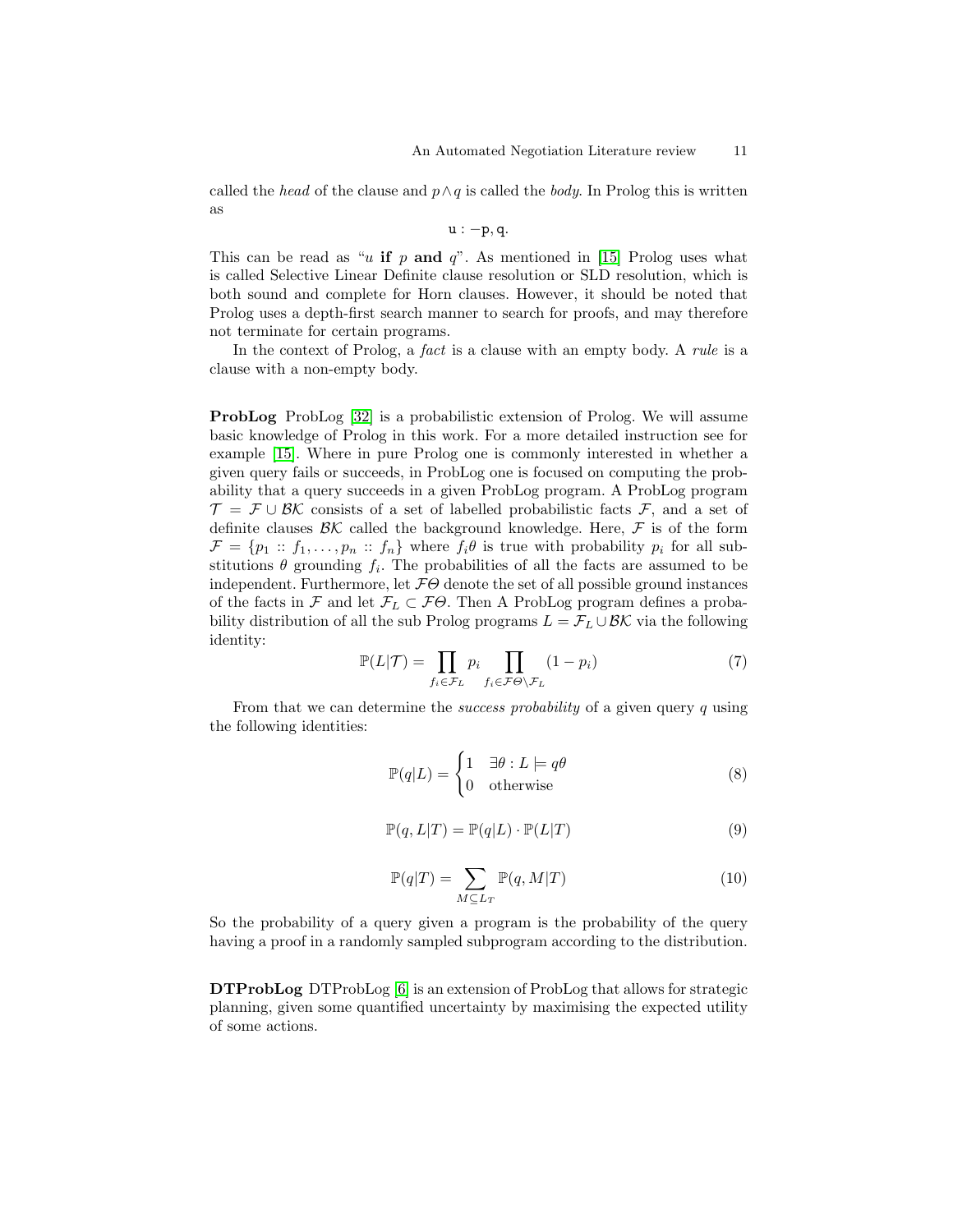A DTProbLog program is of the form  $\mathcal{T} = L_T \cup \mathcal{D} \cup \mathcal{U}$ , where  $L_T$  is a ProbLog program,  $D$  is the set of *decision facts* and  $U$  is the set of *utility attributes*. Decision facts are of the form ?  $\therefore$  d where d is an atom and ? indicates that it is a decision variable for which the program should optimise. A *strategy*  $\sigma$ is a function  $\sigma : \mathcal{D} \to [0,1]$  denoting the probabilities with which the agent will assign that literal as true. For a set of decision facts  $D$  and a strategy  $\sigma$  the following set is also defined:  $\sigma(\mathcal{D}) = {\sigma(d) : d | (? : d) \in \mathcal{D}}$ . Note that  $L_{\mathcal{T}} \cup \sigma(\mathcal{D})$ is a standard ProbLog program and we will denoted it with  $\sigma(\mathcal{DT})$ .

Furthermore a utility attribute is a statement of the form  $u_i \rightarrow r_i$  where  $u_i$ is a literal and  $r_i$  is a numerical reward that will be awarded whenever  $u_i$  is satisfied. We then define the utility of a subprogram  $L$  as

$$
\text{Util}(L) = \sum_{(u_i \to r_i) \in \mathcal{U}} r_i \cdot \mathbb{P}(u_i | L) \tag{11}
$$

where  $\mathbb{P}(u_i|L)$  can be computed according to equation [8.](#page-10-0) Since a ProbLog program  $\mathcal T$  defines a probability distribution over the subprograms we can define the expected utility of a program as

$$
\text{Util}(\mathcal{T}) = \sum_{(u_i \to r_i) \in \mathcal{U}} r_i \cdot \mathbb{P}(u_i | \mathcal{T}) \tag{12}
$$

This leads us to the definition of the utility of a single utility attribute  $a_i$ under a given strategy:

$$
Util(a_i | \sigma, \mathcal{DT}) = r_i \cdot \mathbb{P}(u_i | \sigma(\mathcal{DT})) \tag{13}
$$

and the total utility of a strategy

$$
\text{Util}(\sigma, \mathcal{DT}) = \text{Util}(\sigma(\mathcal{DT})) = \sum_{a_i \in \mathcal{U}} \text{Util}(a_i | \sigma(\mathcal{DT})) \tag{14}
$$

So, in other words, the utility of a strategy is defined as the sum of the expected utilities of all the utility attributes.

#### 4 Future Work

#### 4.1 An RAU implementation for better predictability of outcome and broader awareness

As detailed in the introduction Baarslag et. al. identify in [\[5\]](#page-12-1) that a lack of predictable outcome to the user poses a major challenge to overcome to ensure wider adoption of automated negotiations and NSS. Using probabilistic reasoning to implement negotiation agents provides a clear and inbuilt way of providing that predictability, and also provides a way to incorporate a broader view of the situation into the workings of an agent instead of only the issues pertaining to the actual negotiation. It has already been seen in [\[27\]](#page-14-13) that context awareness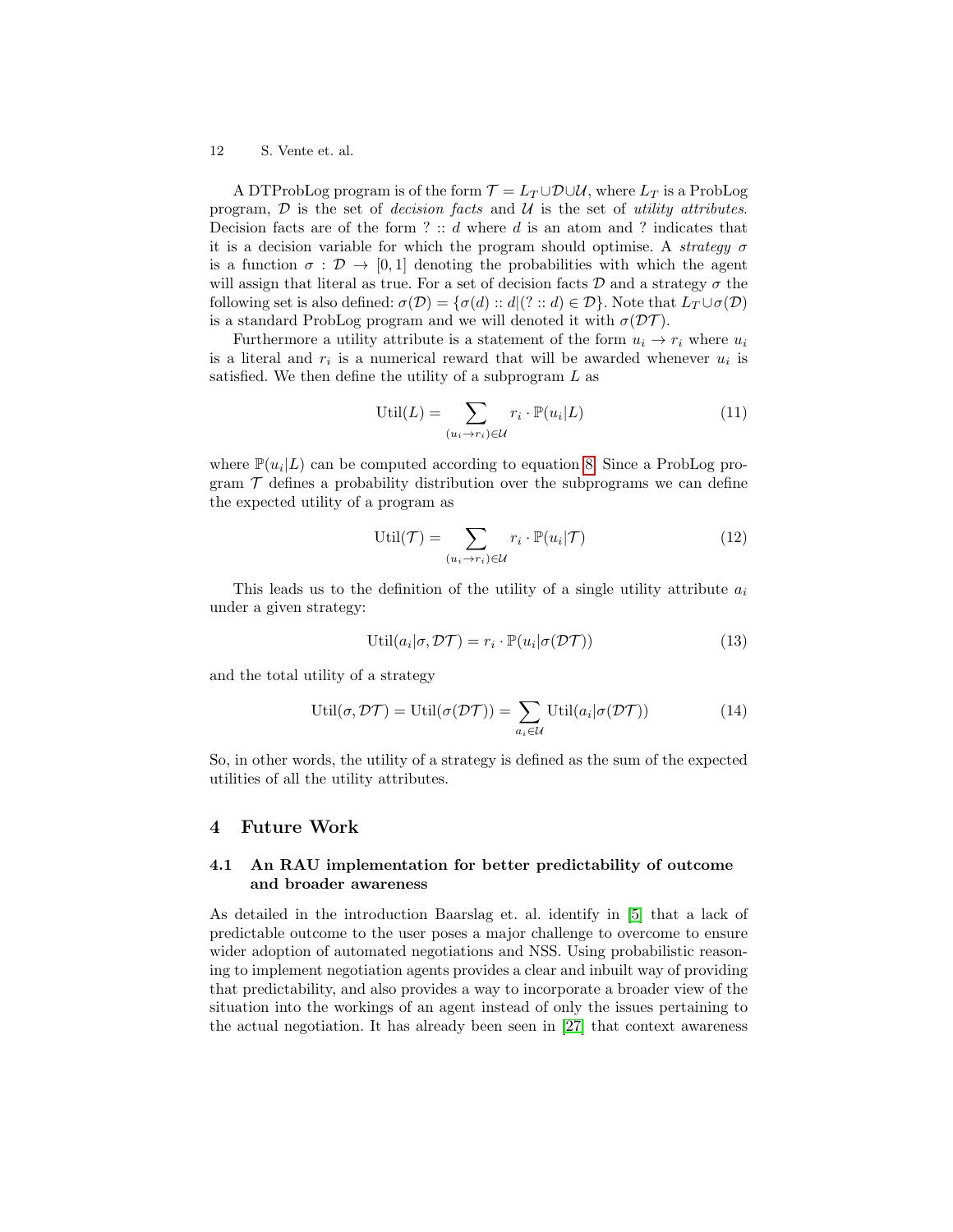has advantages for negotiation agents. Applications using probabilistic reasoning methods such as ProbLog [\[32\]](#page-14-12) could incorporate information from various sensors, such as demonstrated by [\[39\]](#page-15-3), to be incorporated in both bidding strategies and opponent modelling. This could provide potentially huge advantages to agents that are able to apply these concepts well.

#### 4.2 Constrained proposal methods

Some work has already been done in [\[25\]](#page-14-10) by Luo et. al. to incorporate fuzzy constraints into a buyer-seller negotiation setting and found that it ensures that agreements are Pareto optimal. In addition it also minimises the amount of information agents have to disclose, and improves the efficiency of the negotiations over standard AOP settings. It has already been shown by [\[37\]](#page-15-4) that incorporating very simple constraints into an AOP setting can significantly speed up the negotiations without impacting the outcome. The authors did not test scenarios with time discounted utility functions, more complex or perhaps "approximate" constraints. If agents were to incorporate more sophisticated methods of discovering constraints, reasoning about them and incorporating possible constraints into bidding strategies, this would convey many opportunities to improve both in terms of explainability and performance.

## References

- <span id="page-12-4"></span>1. Amgoud, L., Vesic, S.: A formal analysis of the role of argumentation in negotiation dialogues. Journal of Logic and Computation  $22(5)$ ,  $957-978$  (2012). <https://doi.org/10.1093/logcom/exr037>
- <span id="page-12-3"></span>2. Aydoan, R., Festen, D., Hindriks, K.V., Jonker, C.M.: Alternating Offers Protocols for Multilateral Negotiation. In: Modern Approaches to Agent-based Complex Automated Negotiation, pp. 153–167. Springer International Publishing, Cham (2017). [https://doi.org/10.1007/978-3-319-51563-2](https://doi.org/10.1007/978-3-319-51563-2_10) 10
- <span id="page-12-2"></span>3. Baarslag, T., Fujita, K., Gerding, E.H., Hindriks, K., Ito, T., Jennings, N.R., Jonker, C., Kraus, S., Lin, R., Robu, V., Williams, C.R.: Evaluating practical negotiating agents: Results and analysis of the 2011 international competition. Artificial Intelligence 198, 73–103 (2013). [https://doi.org/10.1016/j.artint.2012.09.004,](https://doi.org/10.1016/j.artint.2012.09.004) <http://dx.doi.org/10.1016/j.artint.2012.09.004>, publisher: Elsevier B.V.
- <span id="page-12-0"></span>4. Baarslag, T., Hendrikx, M.J., Hindriks, K.V., Jonker, C.M.: Learning about the opponent in automated bilateral negotiation: a comprehensive survey of opponent modeling techniques. Autonomous Agents and Multi-Agent Systems 30(5), 849–898 (2016). [https://doi.org/10.1007/s10458-015-9309-1,](https://doi.org/10.1007/s10458-015-9309-1) publisher: Springer US ISBN: 1045801593091
- <span id="page-12-1"></span>5. Baarslag, T., Kaisers, M., Gerding, E.H., Jonker, C.M., Gratch, J.: When Will Negotiation Agents Be Able to Represent Us? The Challenges and Opportunities for Autonomous Negotiators. In: Proceedings of the Twenty-Sixth International Joint Conference on Artificial Intelligence. pp. 4684–4690. International Joint Conferences on Artificial Intelligence Organization, California (Aug 2017). [https://doi.org/10.24963/ijcai.2017/653,](https://doi.org/10.24963/ijcai.2017/653) [https://www.ijcai.org/proceedings/](https://www.ijcai.org/proceedings/2017/653) [2017/653](https://www.ijcai.org/proceedings/2017/653)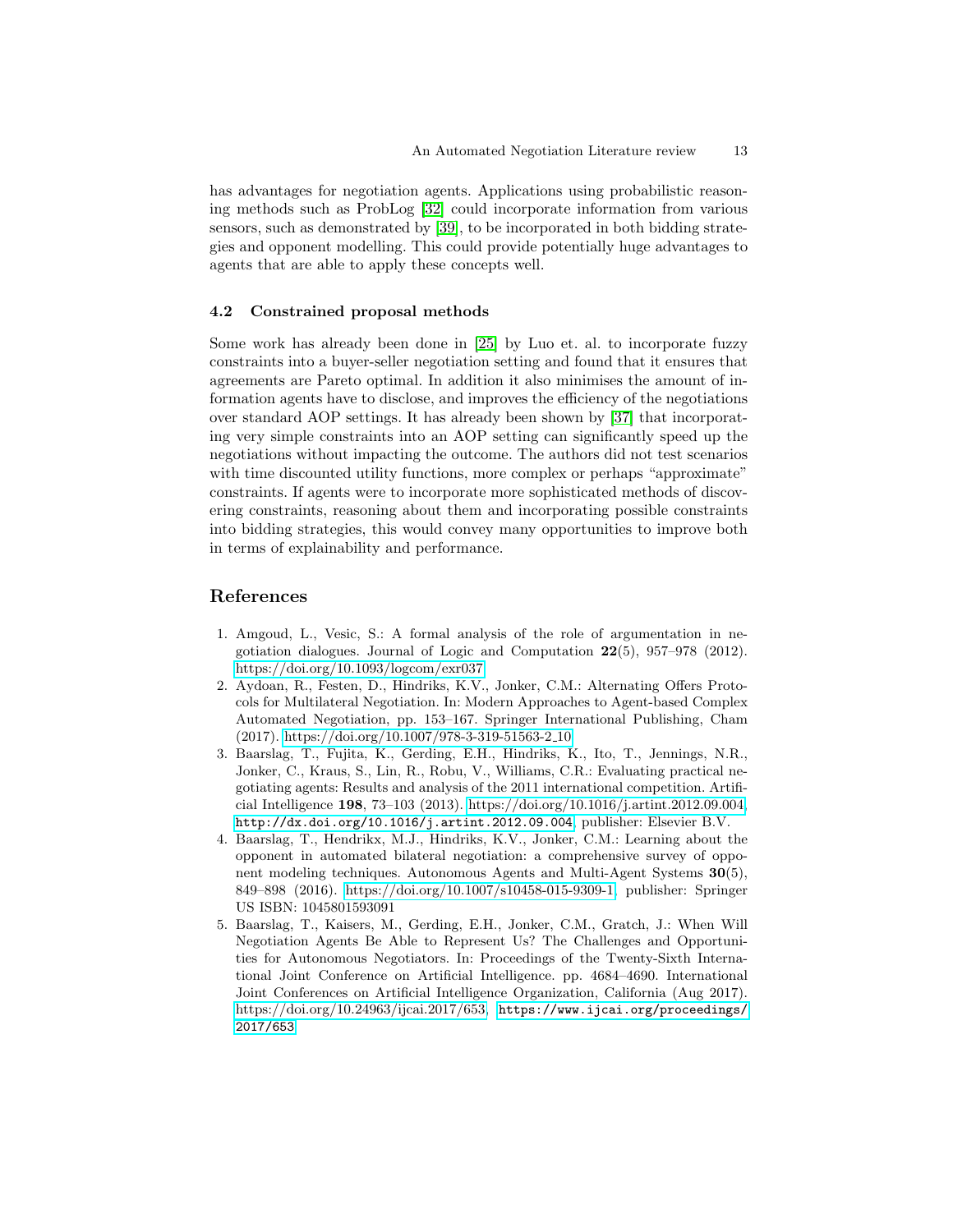- 14 S. Vente et. al.
- <span id="page-13-14"></span>6. Van den Broeck, G., Thon, I., van Otterlo, M., De Raedt, L.: DTProbLog: A Decision-Theoretic Probabilistic Prolog. In: Proceedings of the twenty-fourth AAAI conference on artificial intelligence. vol. 2, pp. 1217–1222 (2010)
- <span id="page-13-2"></span>7. Broekens, J., Jonker, C.M., Meyer, J.J.C.: Affective negotiation support systems. Journal of Ambient Intelligence and Smart Environments  $2(2)$ ,  $121-144$  (2010). <https://doi.org/10.3233/AIS-2010-0065>
- <span id="page-13-5"></span>8. Carnevale, P.J., O'Connor, K.M., McCusker, C.: Time Pressure in Negotiation and Mediation. In: Time Pressure and Stress in Human Judgment and Decision Making, pp. 117–127. Springer US, Boston, MA (1993)
- <span id="page-13-8"></span>9. Casali, A., Pilotti, P., Chesevar, C.: Assessing communication strategies in argumentation-based negotiation agents equipped with belief revision. Argument and Computation 7(2-3), 175–200 (2016).<https://doi.org/10.3233/AAC-160012>
- <span id="page-13-3"></span>10. Cerutti, F., Kaplan, L., Kimmig, A., Sensoy, M.: Probabilistic logic programming with beta-distributed random variables (2018)
- <span id="page-13-7"></span>11. Chen, S., Hao, J., Weiss, G., Tuyls, K., Leung, H.f.: Evaluating Practical Automated Negotiation Based on Spatial Evolutionary Game Theory. In: Lutz, C., Thielscher, M. (eds.) Evaluating Practical Automated Negotiation Based on Spatial Evolutionary Game Theory, pp. 147–158. Springer International Publishing, Cham (2014). [https://doi.org/10.1007/978-3-319-11206-0](https://doi.org/10.1007/978-3-319-11206-0_15) 15, [http://link.](http://link.springer.com/10.1007/978-3-319-11206-0_15) [springer.com/10.1007/978-3-319-11206-0\\_15](http://link.springer.com/10.1007/978-3-319-11206-0_15)
- <span id="page-13-9"></span>12. El-Sisi, A.B., Mousa, H.M.: Argumentation based negotiation in multiagent system. Proceedings - ICCES 2012: 2012 International Conference on Computer Engineering and Systems pp. 261–266 (2012). [https://doi.org/10.1109/ICCES.2012.6408525,](https://doi.org/10.1109/ICCES.2012.6408525) iSBN: 9781467329613
- <span id="page-13-10"></span>13. FIPA: FIPA Abstract Architecture Specification (2002), [http://www.fipa.org/](http://www.fipa.org/specs/fipa00001/) [specs/fipa00001/](http://www.fipa.org/specs/fipa00001/)
- <span id="page-13-11"></span>14. FIPA: FIPA ACL Message Structure Specification (2002), [http://www.fipa.org/](http://www.fipa.org/specs/fipa00061/index.html) [specs/fipa00061/index.html](http://www.fipa.org/specs/fipa00061/index.html)
- <span id="page-13-12"></span>15. Flach, P.: Simply Logical: Intelligent Reasoning by Example, vol. 14. John Wiley & Sons, Inc., New York, NY, USA (Feb 1994). [https://doi.org/10.1016/0169-](https://doi.org/10.1016/0169-023X(95)90019-D) [023X\(95\)90019-D,](https://doi.org/10.1016/0169-023X(95)90019-D) publication Title: Data & Knowledge Engineering ISSN: 0169023X
- <span id="page-13-13"></span>16. Genesereth, M., Kao, E.: Introduction to Logic, Second Edition. Synthesis Lectures on Computer Science 4(2), 1–163 (Aug 2013). [https://doi.org/10.2200/S00518ED2V01Y201306CSL006,](https://doi.org/10.2200/S00518ED2V01Y201306CSL006) iSBN: 978-0-205- 82037-5
- <span id="page-13-4"></span>17. Halpern, J.Y.: Reasoning about uncertainty. The MIT Press, Cambridge, Massachusetts, second edition. edn. (2017)
- <span id="page-13-1"></span>18. Han, X., Feng, Y.Q., Xue Han, Yu-Qiang Feng: Research on negotiation support system based on case-based reasoning. In: Gastroenterology. vol. 23, pp. 2850 – 2854 Vol. 5. IEEE (2005). [https://doi.org/10.1109/ICMLC.2005.1527428,](https://doi.org/10.1109/ICMLC.2005.1527428) [http:](http://ieeexplore.ieee.org/document/1527428/) [//ieeexplore.ieee.org/document/1527428/](http://ieeexplore.ieee.org/document/1527428/)
- <span id="page-13-6"></span>19. Hu, X.B., Wang, M., Di Paolo, E.: Calculating complete and exact pareto front for multiobjective optimization: A new deterministic approach for discrete problems. IEEE Transactions on Cybernetics 43(3), 1088–1101 (2013). [https://doi.org/10.1109/TSMCB.2012.2223756,](https://doi.org/10.1109/TSMCB.2012.2223756) publisher: IEEE
- <span id="page-13-0"></span>20. Jonker, C.M., Aydoan, R., Baarslag, T., Broekens, J., Detweiler, C.A., Hindriks, K.V., Huldtgren, A., Pasman, W.: An Introduction to the Pocket Negotiator: A General Purpose Negotiation Support System. In: Multi-Agent Systems and Agreement Technologies. vol. 10207, pp. 13–27 (2017), iSSN: 16113349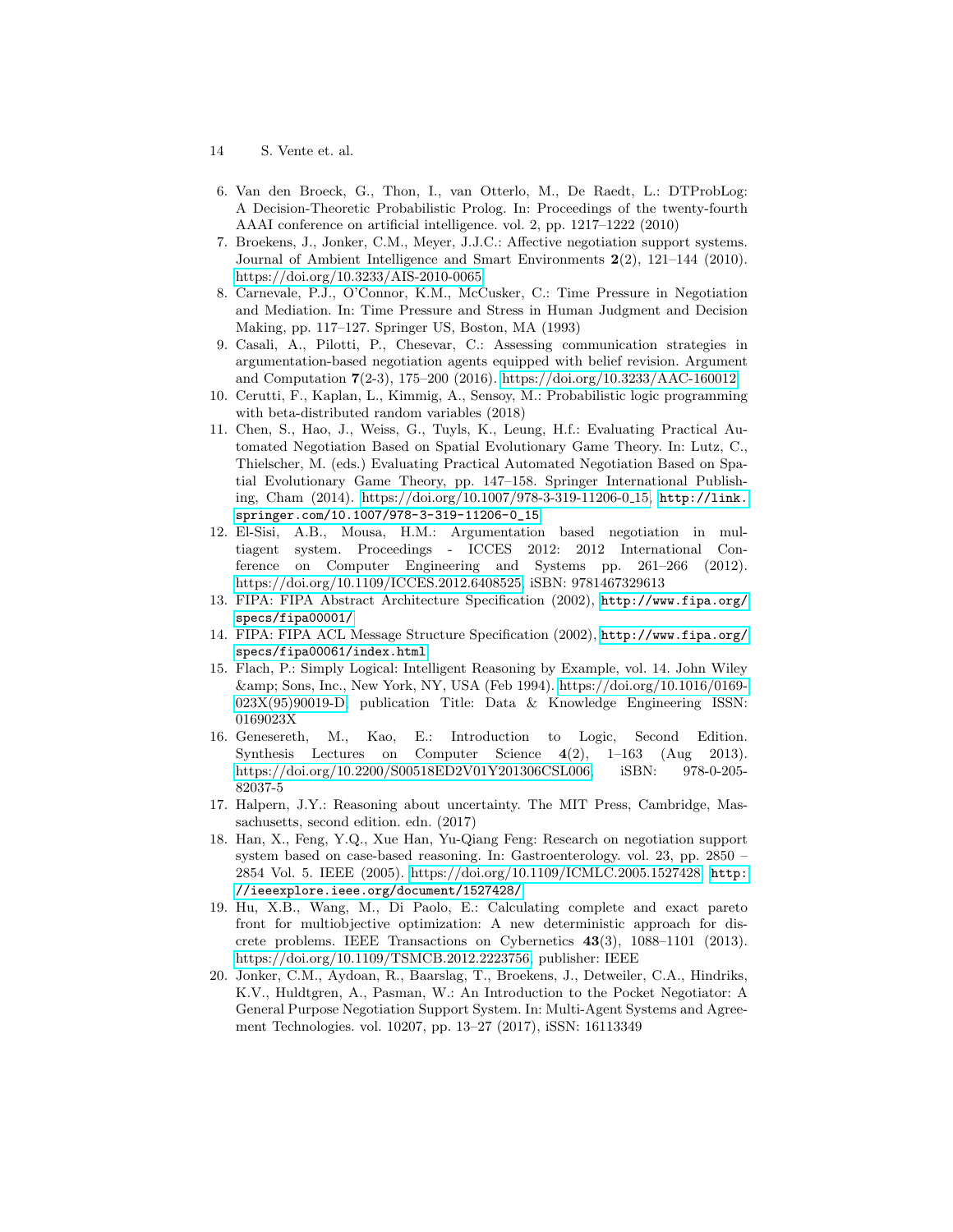- <span id="page-14-4"></span>21. Kakimoto, S., Fujita, K.: Estimating pareto fronts using issue dependency for bilateral multi-issue closed nonlinear negotiations. Proceedings - IEEE 7th International Conference on Service-Oriented Computing and Applications, SOCA 2014 pp. 289–293 (2014). [https://doi.org/10.1109/SOCA.2014.30,](https://doi.org/10.1109/SOCA.2014.30) publisher: IEEE ISBN: 9781479968336
- <span id="page-14-8"></span>22. Kalai, E., Smorodinsky, M.: Other Solutions to Nash's Bargaining Problem. Econometrica 43(3), 513–518 (1975). [https://doi.org/10.2307/1914280,](https://doi.org/10.2307/1914280) [http://www.](http://www.jstor.org/stable/1914280) [jstor.org/stable/1914280](http://www.jstor.org/stable/1914280), publisher: [Wiley, Econometric Society]
- <span id="page-14-3"></span>23. Kaplan, L., Cerutti, F., Sensoy, M., Preece, A., Sullivan, P.: Uncertainty aware ai ml: Why and how (2018)
- <span id="page-14-0"></span>24. Lin, R., Oshrat, Y., Kraus, S.: Investigating the Benefits of Automated Negotiations in Enhancing People's Negotiation Skills. In: Proceedings of The 8th International Conference on Autonomous Agents and Multiagent Systems - Volume 1. pp. 345–352 (2009). [https://doi.org/10.1145/765891.766049,](https://doi.org/10.1145/765891.766049) [http://portal.acm.](http://portal.acm.org/citation.cfm?doid=765891.766049) [org/citation.cfm?doid=765891.766049](http://portal.acm.org/citation.cfm?doid=765891.766049), iSSN: 15582914
- <span id="page-14-10"></span>25. Luo, X., Jennings, N.R., Shadbolt, N., Leung, H.f., Lee, J.H.m.: A fuzzy constraint based model for bilateral, multi-issue negotiations in semicompetitive environments. Artificial Intelligence 148, 53–102 (Aug 2003). [https://doi.org/10.1016/S0004-3702\(03\)00041-9,](https://doi.org/10.1016/S0004-3702(03)00041-9) [https://linkinghub.elsevier.](https://linkinghub.elsevier.com/retrieve/pii/S0004370203000419) [com/retrieve/pii/S0004370203000419](https://linkinghub.elsevier.com/retrieve/pii/S0004370203000419), iSBN: 0004-3702
- <span id="page-14-7"></span>26. Marsa-Maestre, I., Klein, M., Jonker, C.M., Aydoan, R.: From problems to protocols: Towards a negotiation handbook. Decision Support Systems  $60(1)$ , 39– 54 (Apr 2014). [https://doi.org/10.1016/j.dss.2013.05.019,](https://doi.org/10.1016/j.dss.2013.05.019) [https://linkinghub.](https://linkinghub.elsevier.com/retrieve/pii/S016792361300167X) [elsevier.com/retrieve/pii/S016792361300167X](https://linkinghub.elsevier.com/retrieve/pii/S016792361300167X)
- <span id="page-14-13"></span>27. Mirzayi, S., Taghiyareh, F., Hussein Kazemi, S.M.: IQSon: A Context-aware Negotiator Agent with Enhanced Utility and Decision Making Speed. In: 2018 9th International Symposium on Telecommunications (IST). pp. 603–608. IEEE (Dec 2018). [https://doi.org/10.1109/ISTEL.2018.8661115,](https://doi.org/10.1109/ISTEL.2018.8661115) [https://ieeexplore.ieee.](https://ieeexplore.ieee.org/document/8661115/) [org/document/8661115/](https://ieeexplore.ieee.org/document/8661115/)
- <span id="page-14-9"></span>28. Pilotti, P., Casali, A., Chesevar, C.: A belief revision approach for argumentationbased negotiation agents. International Journal of Applied Mathematics and Computer Science 25(3), 455–470 (2015).<https://doi.org/10.1515/amcs-2015-0034>
- <span id="page-14-1"></span>29. Pommeranz, A., Wiggers, P., Brinkman, W.P., Jonker, C.M.: Social acceptance of negotiation support systems: Scenario-based exploration with focus groups and online survey. Cognition, Technology and Work 14(4), 299–317 (2012). [https://doi.org/10.1007/s10111-011-0181-8,](https://doi.org/10.1007/s10111-011-0181-8) iSBN: 1435-5558
- <span id="page-14-5"></span>30. Poole, D.L., Mackworth, A.K.: Artificial Intelligence: Foundations of Computational Agents. Cambridge University Press, New York, NY, USA, 2nd edn. (2010)
- <span id="page-14-2"></span>31. Preece, A., Braines, D., Cerutti, F., Pham, T.: Explainable ai for intelligence augmentation in multi-domain operations (2019)
- <span id="page-14-12"></span>32. Raedt, L.D., Kimmig, A., Toivonen, H.: ProbLog: A Probabilistic Prolog and its Application in Link Discovery. Proceedings of the 20th International Joint Conference on Artificial Intelligence pp. 2462 – 2467 (2007), publisher: Morgan Kaufmann Publishers Inc. Place: San Francisco, CA, USA
- <span id="page-14-6"></span>33. Rahwan, I., Ramchurn, S.D., Jennings, N.R., Mcburney, P., Parsons, S., Sonenberg, L.: Argumentation-based negotiation. The Knowledge Engineering Review 18(4), 343–375 (Dec 2003). [https://doi.org/10.1017/S0269888904000098,](https://doi.org/10.1017/S0269888904000098) publisher: Cambridge University Press ISBN: 0269-8889
- <span id="page-14-11"></span>34. Russell, S., Norvig, P.: Artificial Intelligence: A Modern Approach. Prentice Hall Press, Upper Saddle River, NJ, USA, 3rd edn. (2009)